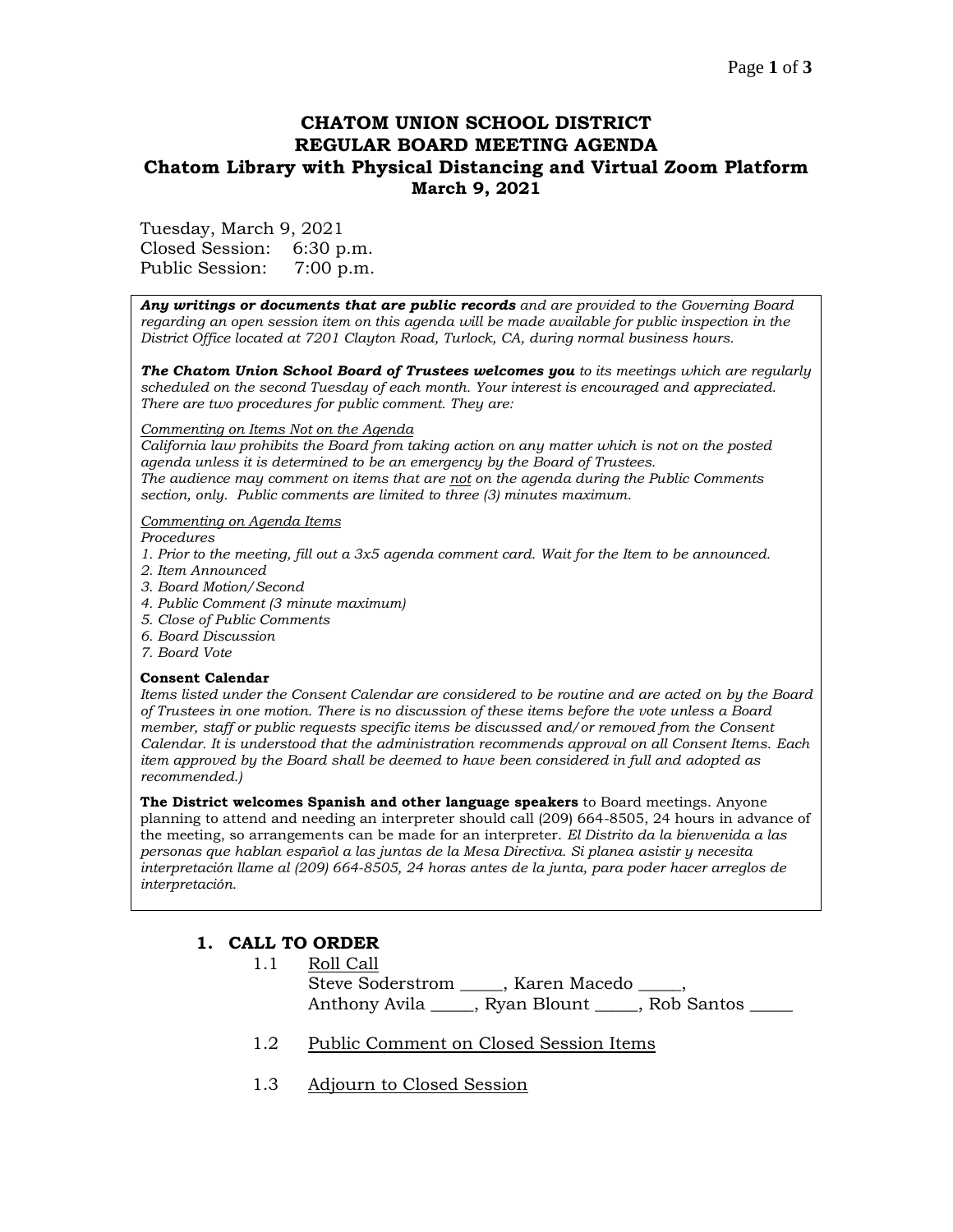### **2. CLOSED SESSION**

*Disclosure of Items Discussed in Closed Session (Gov. Code 54947.7)*

- 2.1 Public Employee Appointment (Gov. Code 54957 and 54954.5 (e)
- 2.2 Public Employees Discipline/Dismissal/Release/Non- reelection/Leaves of Absence/Resignation/Retirements And Resolution Regarding Reduction or Discontinuance of Source (Gov. Code 44949 (e) and Gov. Code 44955)
- 2.3 Negotiations
- 2.4 Adjournment Back to Public Session

### **3. OPEN SESSION: CALL TO ORDER**

- 3.1 Roll Call Steve Soderstrom \_\_\_\_, Karen Macedo \_\_\_\_, Anthony Avila \_\_\_\_, Ryan Blount \_\_\_\_, Rob Santos \_\_\_\_
- 3.2 Flag Salute
- 3.3 Report from Closed Session
- 3.4 Approval of Agenda

### **4. CONSENT CALENDAR**

- 4.1 Board Minutes
- 4.2 Fiscal Services Warrants/Payroll
- 4.3 Collection of Developer Fees (if any)

### **5. PUBLIC COMMENT/RECOGNITION/COMMUNICATION**

5.1 Stanislaus Partners in Education (S.P.I.E.) Grant in the Amount of \$300 Awarded to Mrs. Salas for Class Incentives

### **6. INFORMATION**

- 6.1 Calendar of Events
- 6.2 Board Financial Summary Report
- 6.3 Communication from the Stanislaus County Office of Education Regarding the 2020-2021 First Interim Report
- 6.4 Program Reports: Chatom Elementary School Mt. View Middle School Chatom State Preschool Chatom Union School District